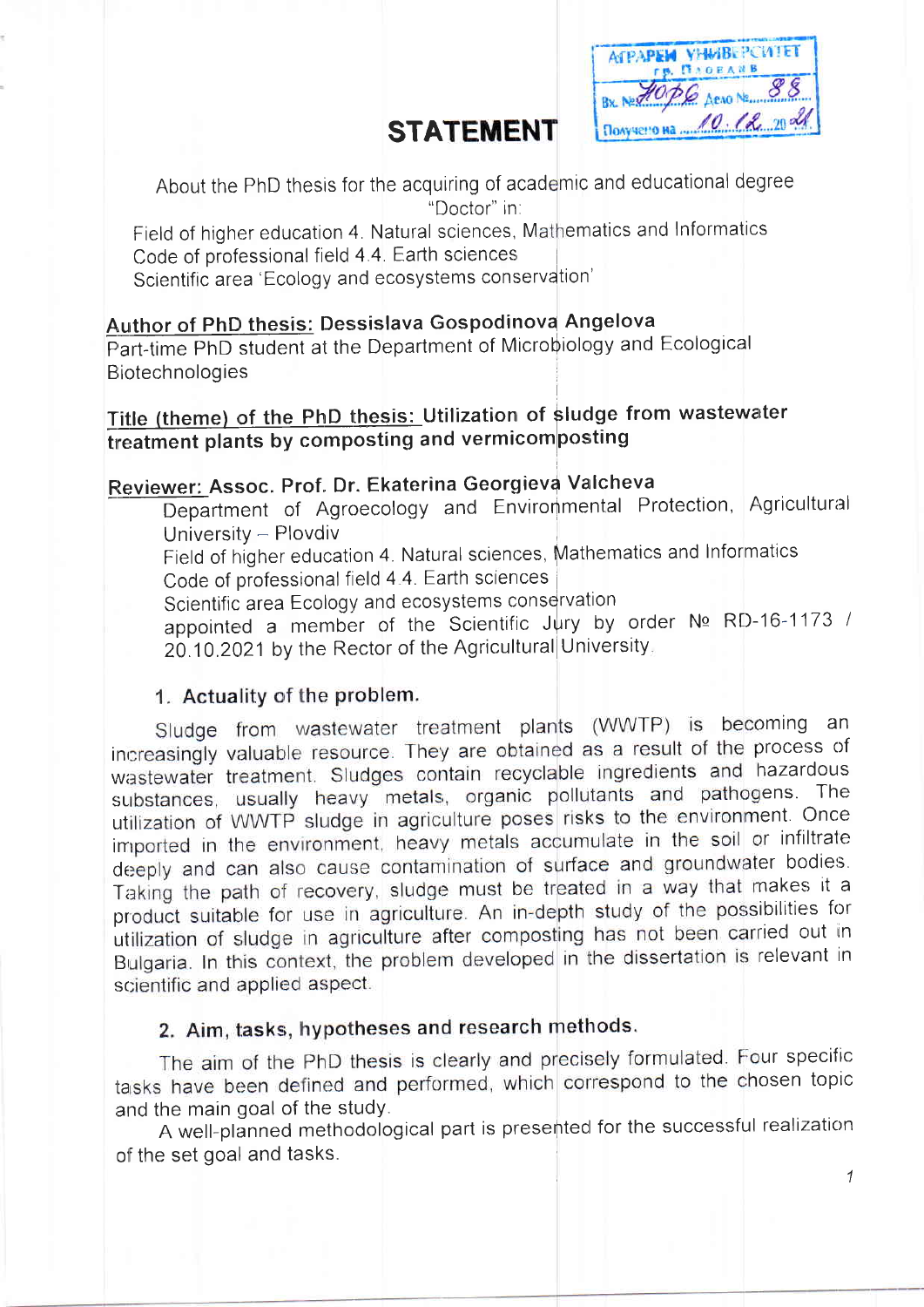"Material and methods" section is methodically properly structured. The steps and conditions for conducting the experiments are described in detail: composting, vermicomposting, testing the influence of composts and vermicomposts on experimental plants. Methods for mathematical and statistical data processing are also applied.

## 3. Visualization and presentation of the obtained results.

The presented PhD thesis is a purposeful research work that complements and expands the knowledge about the utilization of WWTP sludge.

It is formed according to the adopted classical model including 273 pages, and the illustration and presentation of the results is done through 97 figures, 38

tables and a list of abbreviations used. The structure of the PhD thesis is well balanced, as the "Literature review" section is 49 pages, "Material and methods" section - 25 pages, "Results and discussion" section - 160 pages, "Conclusion and main findings" section - 4 pages.

# 4. Discussion of the results and literature used.

The obtained results are summarized and analyzed correctly and in depth, in a good scientific style. In their interpretation, the sequence of the presented problem in the literature review is followed. This in turn helped the PhD student to accurately and clearly describe the implementation of the main goal and objectives of the study. The discussion of the resuts obtained shows an in-depth knowledge of the issue. Sum of 481 literature references are listed, 9 of them in Cyrillic and 472 in Latin.

### 5. Contributions to the dissertation.

The following contributions of the PhD thesis can be pointed out as the most significant:

### Scientific contributions

For the first time in Bulgaria a comprehensive study of the treatment of WWTP sludge by composting and vermicomposting was made.

Models for utilization of WWTP sludge in agriculture, landscaping and

reclamation of disturbed terrains have been prepared. An approach to reduce the concentration of heavy metals arising from WWTP sludge in joint treatment has been established, allowing to obtain a final

product meeting the requirements set out in the Bulgarian Regulation norm on separate collection of biowaste and treatment of biodegradable waste (2017).

An approach to reduce the loss of organogenic elements in the final products has been established by returning the infiltrate to the system by dew (in sludge with low content of heavy metals).

 $\overline{2}$